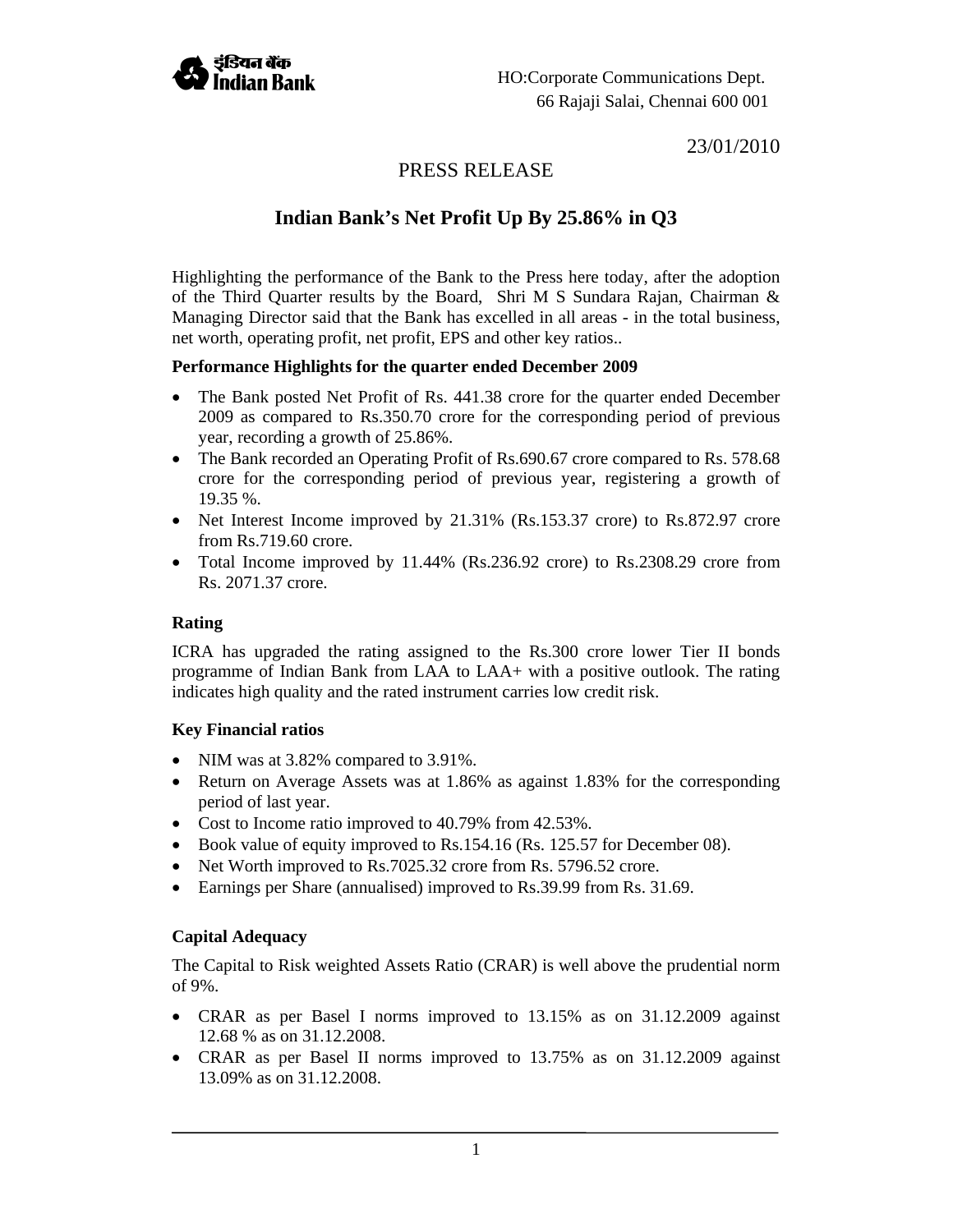

# **Business:**

• Total Business of the Bank measured in terms of total deposits and gross advances increased to Rs.1,42,200 crore, up from Rs.1,20,120 crore recording a growth of Rs.22,080 crore (18.38%). Total Deposits rose by 21.64% (Rs.15,072 crore) to Rs.84,732 crore from Rs.69,660 crore. Gross Advances increased by 13.89% (Rs.7008 crore) to Rs.57,468 crore from Rs.50,460 crore.

# **Performance Highlights for the nine months ended December 2009**

- The Bank recorded an Operating Profit of Rs.1875.02 crore for the nine months ended December 2009 as compared to Rs.1503.11 crore in the same period the previous year, registering a growth of 24.74%.
- Net Profit improved by Rs.293.78 crore (34.51%) to Rs.1145.03 crore for the nine months ended December 2009 as compared to Rs. 851.25 crore in the same period in the previous year.
- Net Interest Income improved by 22.09% (Rs.428.82 crore) to Rs.2369.77 crore from Rs.1940.95 crore.
- Total Income improved by 17.42% (Rs.995.76 crore) to Rs.6713.05 crore from Rs.5717.29 crore.

## **Key Financial Ratios**

- NIM was at 3.62% compared to 3.63% in the nine months ended December 2008.
- Return on Average Assets was at 1.68% compared to 1.53%.
- Cost to Income ratio improved to 42.32% as against 44.00%.
- Book value of equity improved to Rs.154.16 (Rs. 125.57 for December 08).
- Net Worth improved to Rs.7025.32 crore from Rs. 5796.52 crore.
- EPS (annualized) improved to Rs.34.43 from Rs. 25.46.

#### **Asset Quality/ NPA Management**

- Improving asset quality is one of the focus areas of the Bank. Gross NPAs declined to 0.89% (Rs.514.27 crore) as on 31.12.2009, from 0.92% (Rs.462.46 crore) as on 31.12.2008. As on 31.12.2009, the Bank's Net NPAs was maintained at 0.16%. During the nine months, total NPA recovery was Rs.471.07 crore.
- By continuous monitoring of Standard Assets, slippage to NPA category was contained at Rs.198.41 crore during the nine months and delinquency rate was at 0.39% of Standard Advances.

#### **Priority Sector Lending**

• Priority Sector advances of the Bank increased by Rs.2597 crore (14.09%) during the nine months to reach Rs.21023 crore as on  $31<sup>st</sup>$  December 2009 and recorded a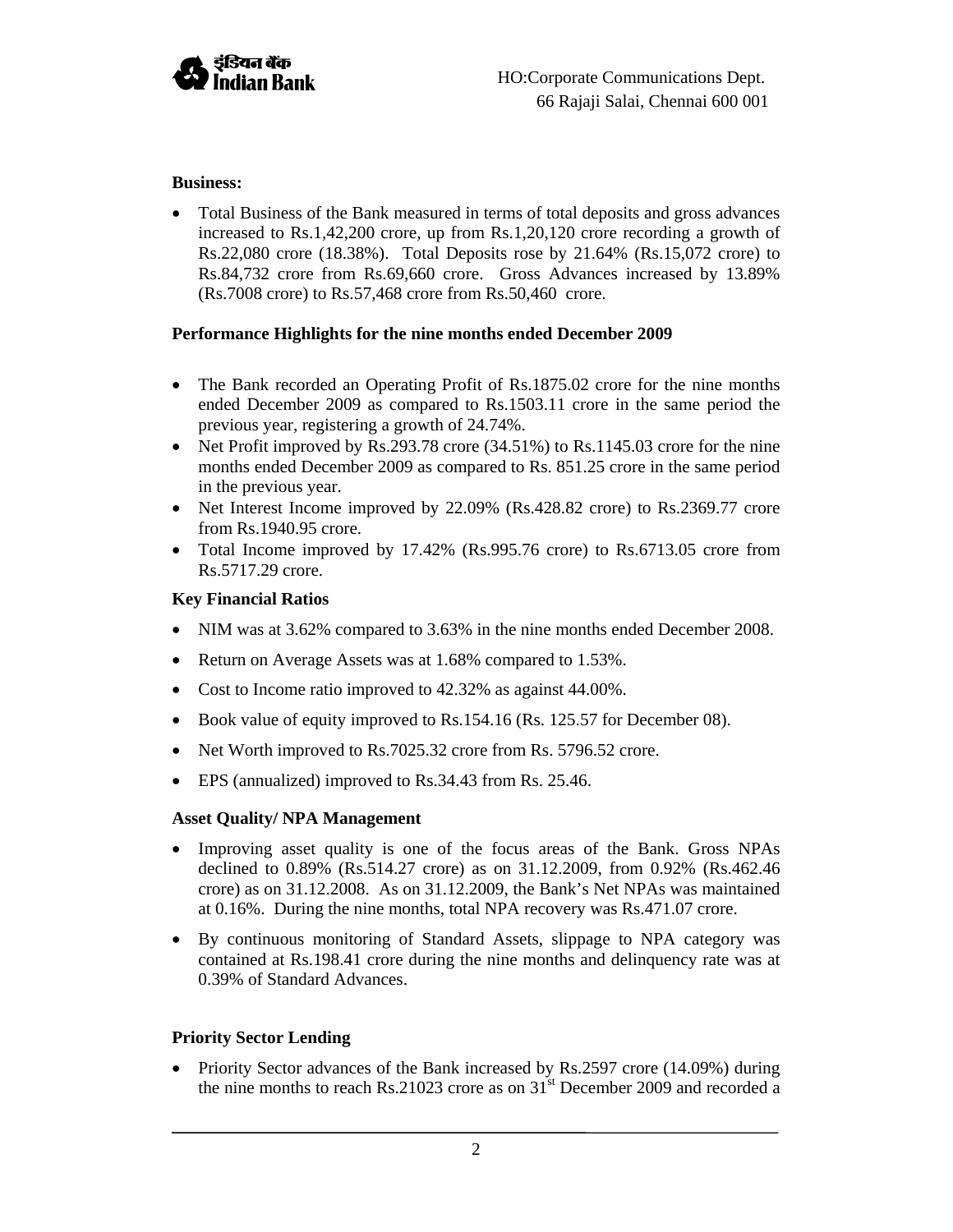

y-o-y growth rate of 18.79%. It constituted 43.07% of Adjusted Net Bank Credit as against the norm of 40% to be reached by March 2010.

## **Agriculture credit**

Credit to Agriculture increased by Rs.979 crore (12.49%) during the nine months ended December 2009 to reach Rs. 8817 crore and registered y-o-y growth of 20.35%.

#### **Rural Development**

**Financial Inclusion:** Covering 4637 villages under the Financial Inclusion Project, the Bank opened 21.76 lakh 'No Frills' SB accounts and provided Overdraft and GCC facilities to individuals with a total sum of Rs.11.59 crore.

- $\Diamond$  **Microfinance:** The pioneering work in the realm of Micro Finance and Self Help Group (SHG) movement is continued by the Bank throughout the country. The Bank disbursed Rs.1024.16 crore as credit assistance to SHGs during the nine months ended December 2009.
- **Education Loans**: The Bank is keen on helping meritorious yet needy students. The exposure of the Bank to education loan portfolio crossed the Rs.2000 crore mark and stood at Rs.2202.09 crore as on 31st December 2009 benefitting 154,377 students. During the nine months ended December 2009, the Bank disbursed a sum of Rs. 495.04 crore as Education loans to 78,412 students.

## **Advances to MSME**

During the nine months, Advances to MSME sector grew by Rs.2228 crore (40.72%) to Rs.7699 crore.

- Continuous efforts by way of tie up with MSME DI, BYST, MICO BOSCH after careful analysis of individual cases so as to reach the Micro Enterprises target (60% of SE).
- For quick and quality appraisal of SME proposals, Central Processing Units have been set up in 9 key centres at Ahmedabad, Bangalore, Chennai, Coimbatore, Kancheepuram, Kolkata, Mumbai, New Delhi and Pune.
- 62 Specialised SME Branches function for giving focussed attention and growth of SME portfolio.
- To augment SME exposure, development studies as well as cluster approach are being utilised.
- Indirect finance to SMEs by financing Industrial Parks and other Infrastructural set-up linked to SME clusters.

#### **Personal Segment Advances**

The Bank's exposure under Personal Segment Advances and Home Loan as on 31.12.09 amounted to Rs.10605.20 crore and Rs.5240.77 crore respectively. During the nine months ended December 2009, Home Loan disbursement was at Rs.276.20 crore. The Bank's Festival Offer for Car Loans and Home Loans has been extended up to 31.03.2010.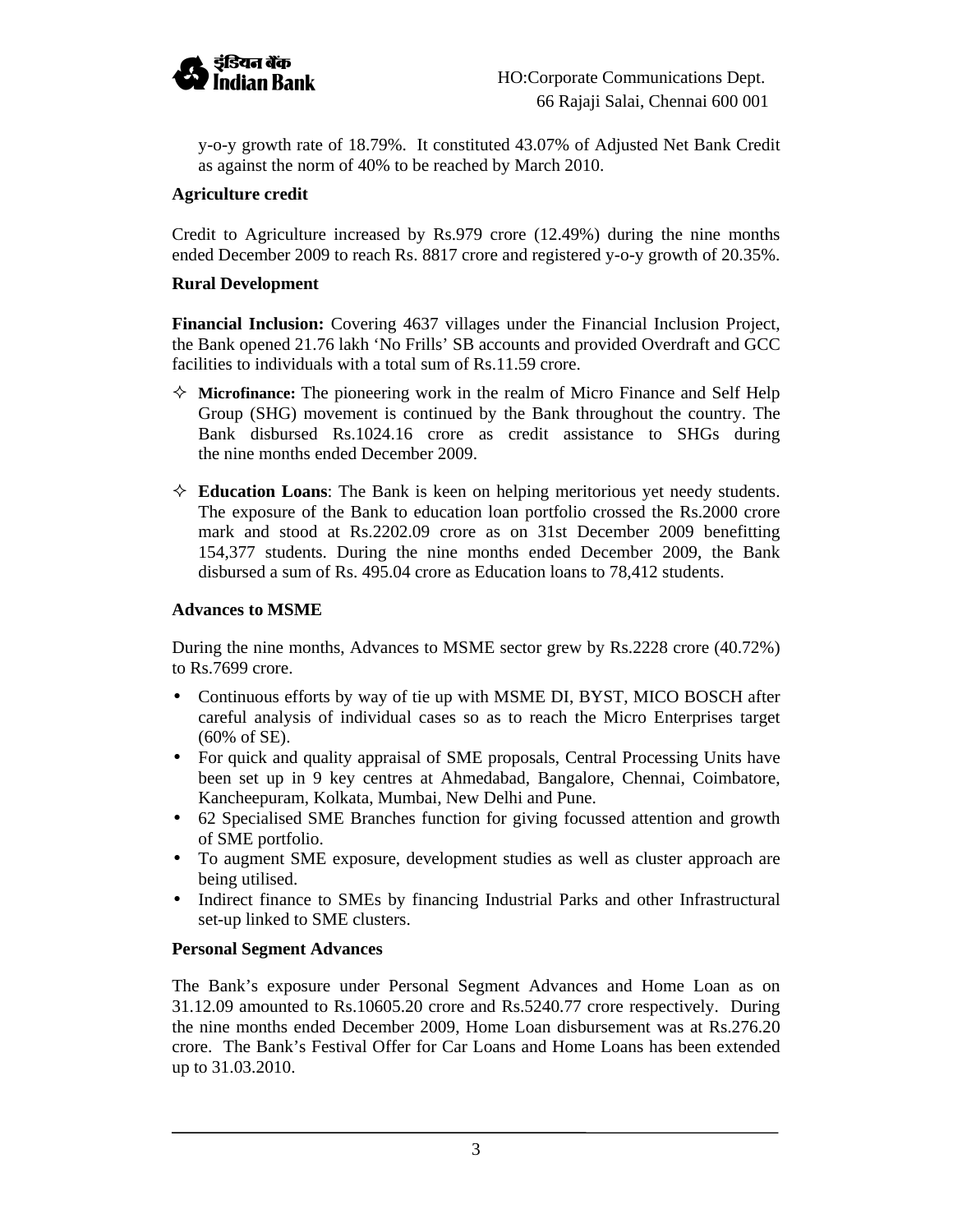

**MOVEMENT "BANYAN VRIKSH – VISION 2010"** has been launched from 20.10.2009 to 31.03.2010 for adding CASA accounts (Current and Savings Bank account). So far, around 3.90 lakh accounts have been mobilised.

## **Expanding Branch network**

Total number of branches in India crossed the 1700 mark to 1702 branches. During the nine months of this financial year, 60 new branches were opened. More branches will be opened during the fourth quarter to take the number of new branches to 100 in this financial year.

## **Technology Initiatives**

**ATMs:** The number of ATMs increased to 855 as on 31.12.2009 which includes 242 offsite ATMs. Our customers have access to 47000 ATMs across the country and Mastercard Point of Sale Terminals. Our ATM cum Debit cards can be used globally in ATMs that accept Mastercard/Maestro/Cirrus cards.

- Implemented Application Supported by Blocked Amount (ASBA) under which, banks participating in the Public Issue process would be able to upload the bids of their customers into the electronic book of BSE/NSE.
- Financial Inclusion Project implemented in Andhra Pradesh using contactless Smart Cards to make payment of wages under National Rural Employment Guarantee Act and Social Security Pension in select districts of AP – through an end to end service provider.
- Utility bills payment enabled for Net Banking customers by tie up with M/s.Bill Desk covering 130 billers in segments like insurance, electricity, mobile/telephone bills, taxes, DTH, education fees, credit card, travel, charity, online shopping etc.
- Software developed to enable the pensioners to view their pension details through the internet banking site w.e.f. 27.11.2009.
- Pension slips are made available for all pensioners drawing pension through our Bank.
- 100% CBS implemented in 2 Regional Rural Banks viz. Pallavan Grama Bank and Puduvai Bharathiar Grama Bank. Implemented CBS in 28 out of 127 Branches of Sapthagiri Grameena Bank.
- Anti-phishing measures initiated for Internet Banking.
- Using digital certification from VERISIGN and 256 bit encryption facility to ensure security of online transactions and confidentiality of the data of internet banking customers..

# **Customer Service**

- To redress complaints/grievances of pensioners, Pension Grievance Desk functioned at Head Office from 01.10.2009 to 31.10.2009.
- BCSBI: Revised Banking Codes and Standards Board of India **(**BCSBI) code ported in our website www.indianbank.in. It is proposed to make available copies of the revised code in various languages.